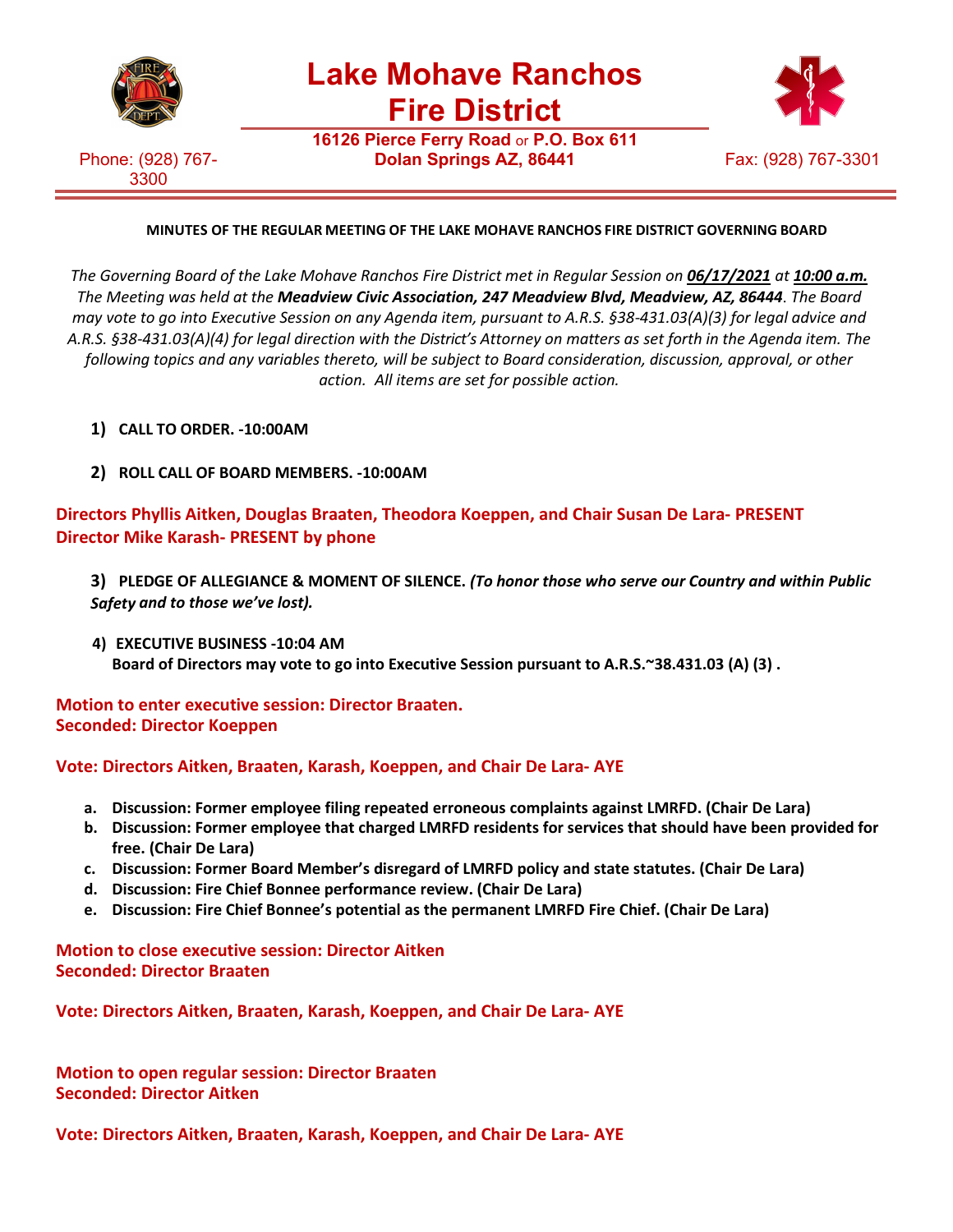#### **5) MINUTES**

05/20/21 Regular meeting review:

## **Motion to approve 05/20/21 minutes: Director Aitken Seconded: Director Braaten**

**Vote: Directors Aitken, Braaten, Koeppen, and Chair De Lara- AYE Director Karash- ABSTAINED**

06/04/21 Special meeting review:

# **Motion to approve 06/04/21 minutes with correction to roll call: Director Koeppen Seconded: Director Aitken**

# **Vote: Directors Aitken, Braaten, Koeppen, and Chair De Lara- AYE Director Karash- ABSTAINED**

#### **6) FINANCIALS**

Gabe Buldra of James Vincent group gave the financial presentation. He projects that LMRFD will have approximately 680K in the bank to close out the fiscal year, which ends next month.

Revenue for the month of May was 57K, which is under budget by \$59K

Expenses for May totaled 84K, which was over budget by 9K. Mr. Buldra explained this by saying the District needed to purchase equipment for Wildland calls, as well as much-needed vehicle equipment.

Operating revenue is 981K, which is under budget by 39.5K.

Operating expenses is 800K, which is under budget by 106K.

Mr. Buldra said that the District is in a good place financially.

Director Koeppen had a question about accumulated depreciation, and Mr. Buldra explained that it was simply a fixed line over the useful life of equipment. The figures are from fixed asset schedules that are audited every year. Director Koeppen mentioned that there appears to be a lot of loss with depreciation, and Mr. Buldra stated that the District has not had the means to invest in new equipment. Much of it is old.

Director Koeppen asked about deferred outflows-pensions PSPRS. Mr. Buldra explained that it was part of GASB 68 adjustments. PSPRS hires auditors that report to us. There will be a reduction in this number due to new hires to the District.

Director Braaten had a question about doubtful accounts, and Mr. Buldra said that was referencing funds that can't or won't be collected.

Director Braaten asked about the rate we're paying on the ambulance lease, and whether if it would be better to pay it off. Mr. Buldra said it was around 3%, and it would be better to keep the cash in the bank.

| <b>Version:</b> |                           |
|-----------------|---------------------------|
| <b>DC#:</b>     | <b>Updated:</b> 6/21/2021 |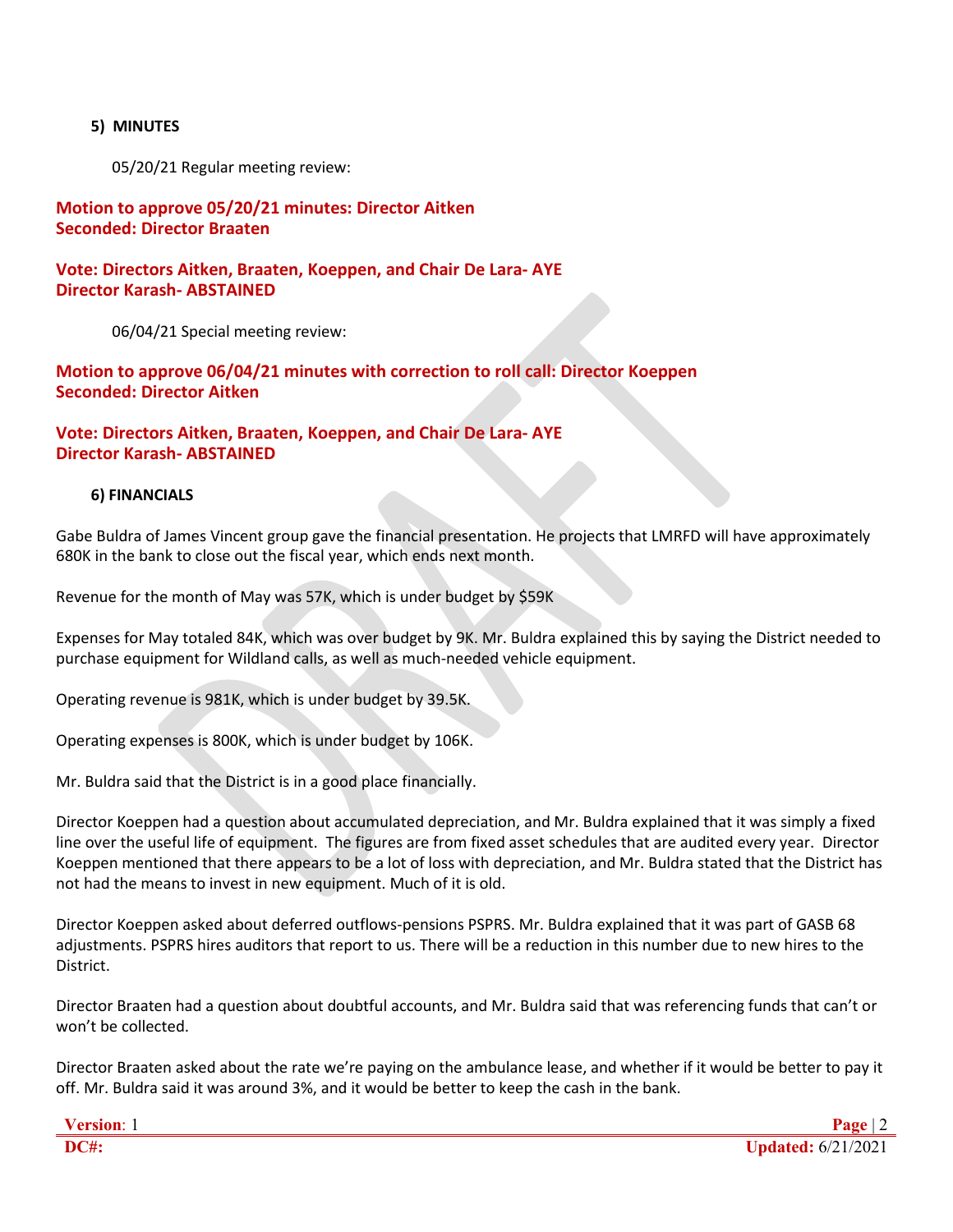Chair De Lara questioned if it would be good for the District to keep more part time than full time staff. Mr. Buldra explained that it wasn't as reliable from an operational standpoint. It would be better to increase the number of full time staff, which will cost more. However, it'll be worth it.

Chair De Lara inquired about how it looks like the District is not getting as much tax revenue as it should, and whether that was normal. Mr. Buldra said that this was normal, and referred to the last six years. 90% collection historically, and 88% right now.

Director Koeppen wanted clarification that the budget has no carryover from year to year, and Mr. Buldra said yes. The budget must be balanced, however there is surplus built in as a line item.

# **Motion to accept May 2021 Financials: Director Aitken Seconded: Director Koeppen**

# **Vote: Directors Aitken, Braaten, Karash, Koeppen, and Chair De Lara- AYE**

Chair De Lara introduced the next part of the Financials, which is the Public Safety Personnel Retirement System Pension Funding Policy.

Director Koeppen said she had not seen this before, and Mr. Buldra explained that it was required that public entities using a public safety pension needs to adopt an annual pension funding policy. In the Board packet that day, it was simply a copy of the updated policy that needed to be approved by the Board before July  $1<sup>st</sup>$ .

The one component that was added for this year was the passage of Prop 207 in Arizona, which was the marijuana tax. It is currently unknown how much money the District is going to receive from this tax. In the PSPRS policy, it's stated that any money gained from the passage of Prop 207 would go to PSPRS.

Director Koeppen mentioned that she saw 15K as a possible figure that the District would earn from Prop 207. Mr. Buldra did say that it was a possibility. And right now, the District will receive the money and, per the recommendation in the policy, the money will go to pay Public Safety-related liabilities. So it can be used to pay normal pension cost or unfunded.

Chair De Lara asked what Mr. Buldra's recommendation was, and he said the money would be best going toward unfunded liability.

Director Koeppen asked if the policy is mandated, and Mr. Buldra said yes. The only thing that isn't mandated is the addition of Prop 207, which is a recommendation by James Vincent Group.

Director Koeppen also expressed concern that this is the same pension, run by the same people, that lost money in the Enron scandal. Mr. Buldra did agree that yes, this is part of the Public Safety Pension. However it was legislatures that passed the law requiring the policy and not Public Safety.

Chair De Lara asked about a discrepancy in the numbers posted in a table in the given documentation versus what was documented by the District. Mr. Buldra said that there were other figures that were involved that weren't reflected in the numbers she was looking at.

Director Koeppen mentioned that this is the largest thing that we owe, which is about 2 million. Mr. Buldra said that yes, however the District should see that number come down significantly since we now have more participants in the system.

| <b>Version:</b> |                               |
|-----------------|-------------------------------|
| <b>DC#:</b>     | $J_{\text{plated}:6/21/2021}$ |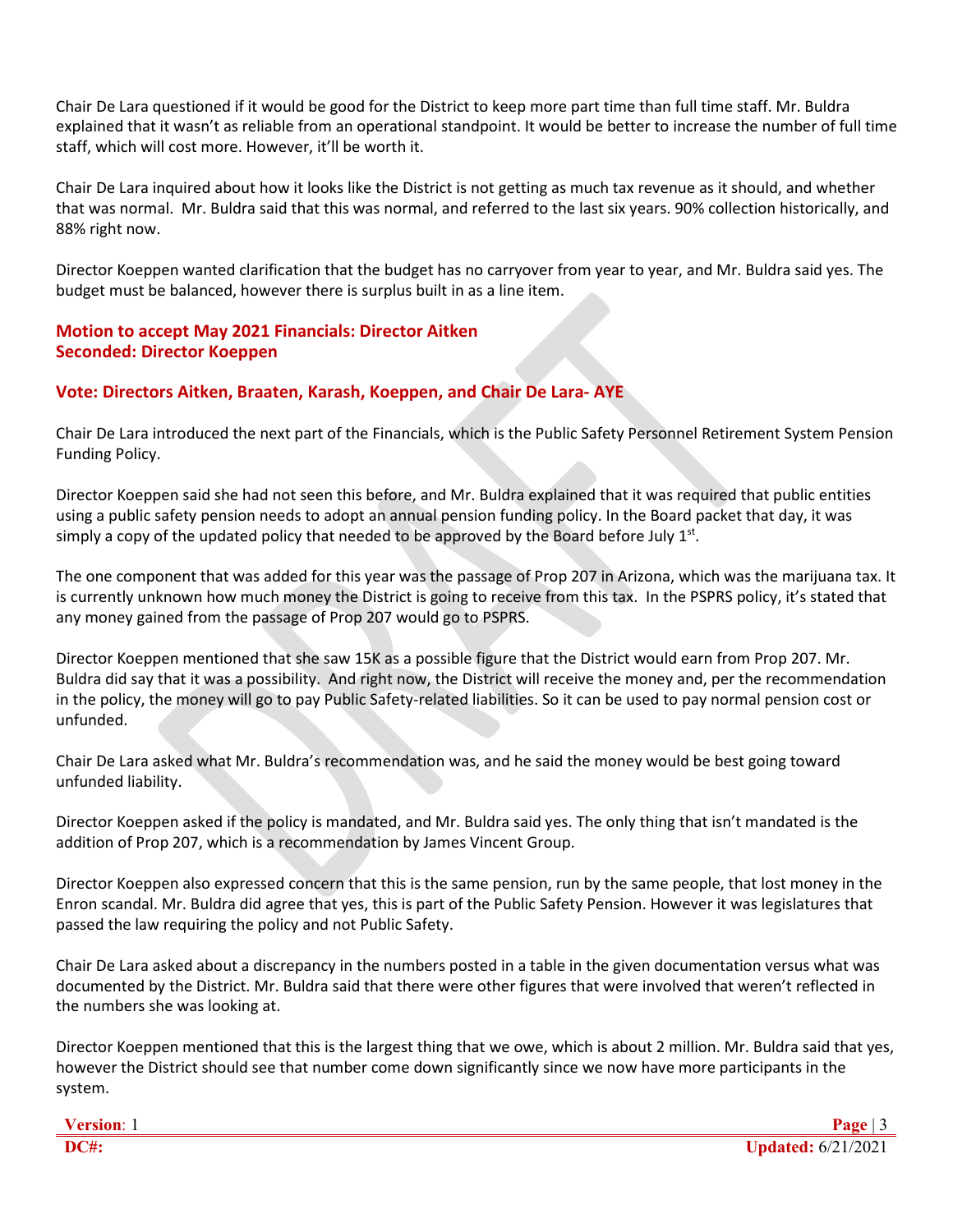Director Braaten asked if we were obligated to use PSPRS, and Mr. Buldra said yes.

**Motion: Approve the pension funding policy as presented: Director Braaten Seconded: Director Aitken**

#### **Vote: Directors Aitken, Braaten, Karash, Koeppen, and Chair De Lara- AYE**

 **7) CHIEF REPORT**

#### **Run Report:**

AMR Transports: 0 Med Calls: 87 Dolan Transports: 56 Dolan Refusals: 7 Dolan Public Assists: 4 Fire Calls: 19 Mutual Aid Calls: 4 Highway 93 Calls: 7 Meadview Calls: 7 Meadview Transports: 6 Meadview Refusals: 1 Meadview Public Assists: 0 Meadview Coverage Days: 15

#### **Meetings/Conferences/Training:**

Fire Chief Bonnee mentioned that during night fire training at Station 41, a couple individuals on social media were complaining that the fire fighters were standing around simply watching the fire burn. Fire Chief Bonnee stressed that the training was very successful and helpful for the new hires.

The Fire Chief stated that he will be attending a conference in Phoenix July  $6<sup>th</sup>$  through  $8<sup>th</sup>$ .

#### **District Properties:**

The garage doors that were ordered will be installed at Station 41 and 43 next week.

A part of the metal skirting around Station 42 had blown off, and a volunteer at LMRFD was contracted to fix it.

Director Aitken asked if it was insured, and Fire Chief Bonnee said that it was, however the deductible was 3.5K. Since LMRFD is buying the materials, it's cheaper to forego using insurance.

Chair De Lara mentioned that she noticed that there appeared to be new damage to the awning over the main entrance to Station 41. Fire Chief Bonnee said that the awning had metal flashing and was sealed, however the wind might have affected it.

Fire Chief Bonnee stated that the annual hose testing had been completed thanks to LMRFD volunteers. There were a couple failures and those hoses had been taken out of service.

| <b>Version:</b> |                    |
|-----------------|--------------------|
| <b>DC#:</b>     | Updated: 6/21/2021 |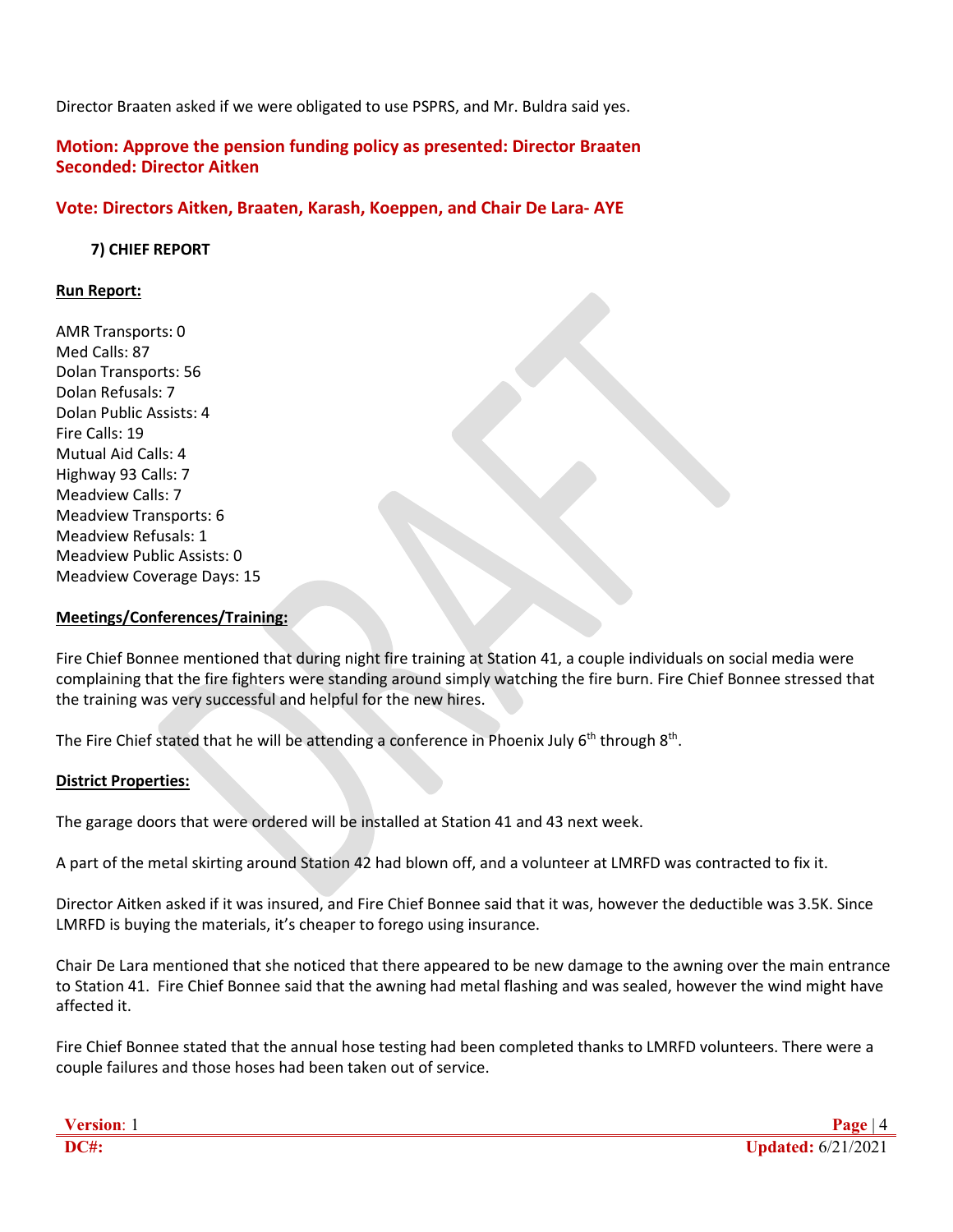The Fire Chief mentioned that the stove at Station 43 was leaking propane and needs to be replaced as soon as possible. Also, the stove at Station 41 was not working correctly due to the lack of a propane adapter. Director Braaten asked why they could not be switched out for electric stoves, and Fire Chief Bonnee said that they wouldn't work with the current connections. Director Aitken said that she did not mind if the District checked out the costs for replacing the stoves at both stations.

#### **District Vehicles:**

The Fire Chief said that motor for the new ambulance had been ordered.

Projects in the Works:

The grant results will be out by July.

Lastly, Fire Chief Bonnee expressed some concerns about Director Karash's role on the Board. Specifically lack of communication. Director Karash noted the concerns.

Director Koeppen asked what was involved in a public assist, and Fire Chief Bonnee said that covered falls, servicing/installing smoke detectors, and other services that don't require transport.

Director Koeppen asked if Fire Chief Bonnee had a replacement in mind for when he attends the conference in July. He responded yes, the paramedic on duty will take over. Director Braaten asked about Board Meetings, and Bonnee said the same is true for Board meetings if he must miss one.

Driector Koeppen asked what the average was for fire calls. The Fire Chief said that some months they respond to 30-40, which covers everything from smoke investigation, illegal burns, structure or vehicle fires, etc. So the current number of 19 is low.

The Fire Chief added that they also responded to 87 med calls in the last month, whereas this time last year they didn't have 50 combined for the months of April and May.

# **9) REGULAR SESSION**

**a. Discussion and possible action:** Adoption of 2021/2022 fiscal year budget. (Chair De Lara)

## **Motion to open public hearing on proposed budget: Director Braaten Seconded: Director Aitken**

# **Vote: Directors Aitken, Braaten, Karash, Koeppen, and Chair De Lara- AYE**

There was no public comment on the proposed budget

**Motion to close public hearing on proposed budget: Director Braaten Seconded: Director Aitken**

**Vote: Directors Aitken, Braaten, Karash, Koeppen, and Chair De Lara- AYE**

b. **Discussion and possible action:** Public Agency Retirement Services Informational Presentation. (Director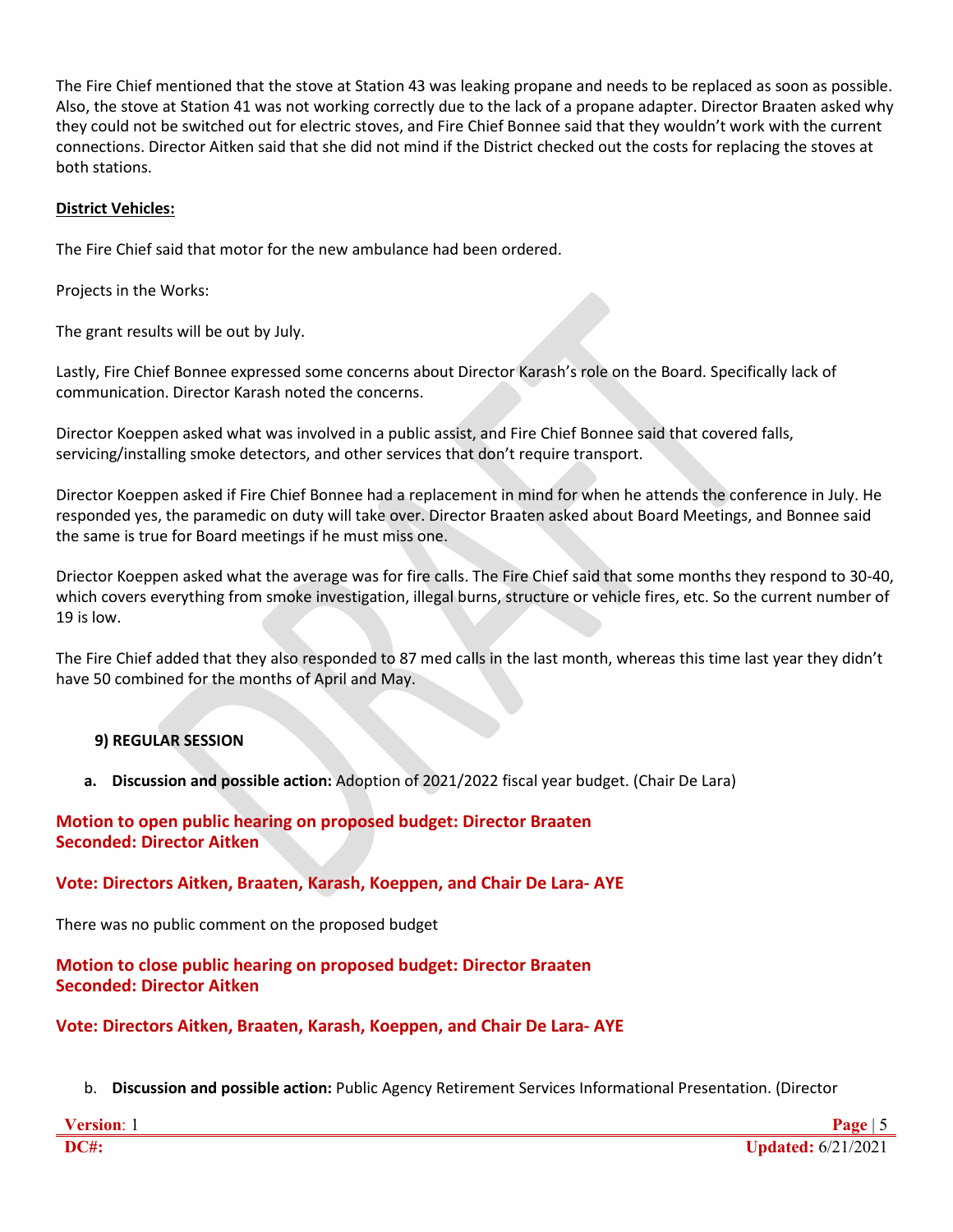## Koeppen)

Director Koeppen arranged a presentation with Maureen Toal on the phone.

Director Koeppen did state that prior to this meeting, she was not aware that LMRFD was mandated to use PSPRS. She asked Ms. Toal what was different about PARS vs PSPRS.

Mr. Buldra explained that this was a separate investment trust administered by PARS and managed by PSPRS.

Ms. Toal added that PSPRS sought approval to offer this trust, and this is for pensions and/or retirement healthcare which is kept in a separate account. There are currently over 400 clients that use these trusts. Also, the organization will be affiliated with the whole state of Arizona.

Chair De Lara said that it might be a good idea if Ms. Toal could come do an in-person presentation. The Chair said that Director Koeppen will continue to be her point of contact.

Presentation with Maureen Toal concluded at 12:46 PM.

Director Aitken brought up that in the state of Utah, they ran similar programs that required participation that were managed poorly. Local governments, school systems, etc. ended up leaving the program. However, the state forced them back. She asked if PSPRS was absolutely mandatory. Mr. Buldra said that once an organization makes the decision to participate, they're in it for good.

Chair De Lara Asked what Mr. Buldra recommended. His current thought is that the cost may be greater than the benefit for a small District.

Director Koeppen is going to tell Ms. Toal that the District is probably unable to participate at this time. She also reiterated that it is important for everyone to pay attention to our investments and keep an eye out for any misuse of funds.

c. **Discussion and possible action:** Former employee filing repeated erroneous complaints against LMRFD. (Chair De Lara)

Discussed in Executive Session.

Chair De Lara said that the District will go with the advice given by the Attorney and continue to comply and respond to the complaints. She would also like to keep track of anything that may be coming in on social media for later review if action is necessary.

**d. Discussion and possible action:** Former employee that charged LMRFD residents for services that should have been provided for free. (Fire Chief Bonnee)

Discussed in Executive Session.

Chair De Lara said that this issue is currently resolved since nobody paid any of the bills that were in question. However, it would be a good idea to release a public statement. She will write one up and send it over to the Attorney for review.

**e. Discussion and possible action:** Former Board Member's disregard of LMRFD policy and state statutes. (Chair De Lara)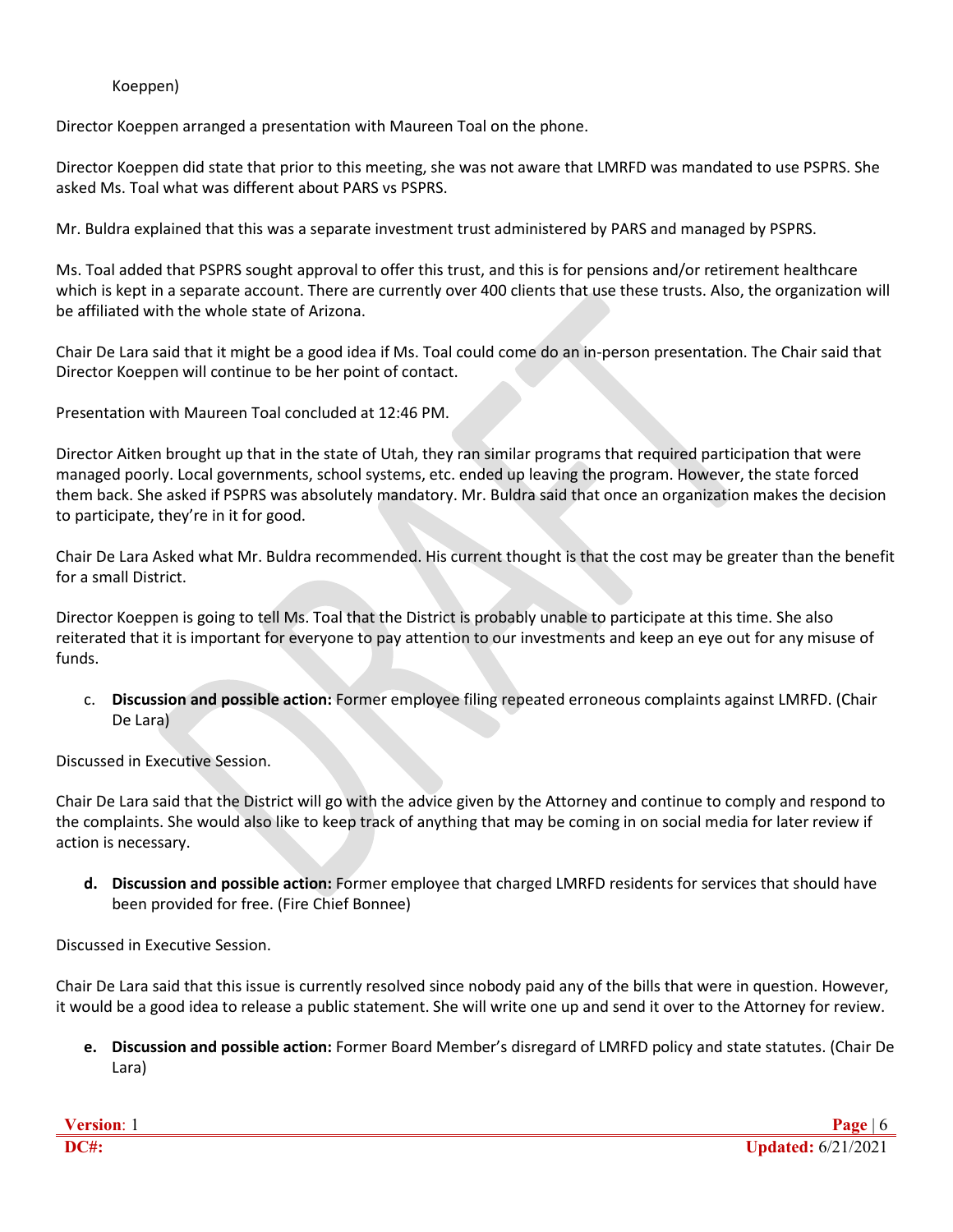Discussed in Executive Session.

Chair De Lara noted that a member of the community is planning on filing charges related to this issue.

Director Braaten also mentioned that another member of the public filed complaints with Facebook about a page that is posting false information about LMRFD.

Chair De Lara said that there is currently nothing for the Board to do about this issue.

**f. Discussion and possible action:** Fire Chief Bonnee's performance Review. (Chair De Lara)

Discussed in Executive session.

**Motion to acknowledge that Fire Chief Bonnee passed his performance review with high marks: Chair De Lara Seconded: Director Braaten**

**Vote: Directors Aitken, Braaten, and Chair De Lara- AYE Directors Karash, Koeppen- ABSTAINED**

**Motion to increase Fire Chief Bonnee's salary by 5% starting on July 1st, to be raised another 3% in November contingent on another performance review. 3% raise, if granted, would be retroactive- Director Aitken Seconded: Director Braaten**

**Vote: Directors Aitken, Braaten, Koeppen, and Chair De Lara- AYE Director Karash- ABSTAINED**

g. **Discussion and possible action:** Fire Chief Bonnee's potential as the permanent LMRFD Fire Chief. (Chair De Lara)

**Motion to move Bonnee from Interim to Permanent Fire Chief starting July 1st: Director Braaten Seconded: Director Aitken**

**Vote: directos Aitken, Braaten, Koeppen, and Chair De Lara- AYE Director Karash- ABSTAINED**

Chair De Lara added that the Fire Chief has three weeks to have the new contract reviewed by an attorney. That aside, there are still a few changes to the proposed contract that needs to be made so no signing will be done today.

**h. Discussion and possible action:** Change in leave policy and accrual rates. (Fire Chief Bonnee)

Fire Chief Bonnee asked his crew what they wanted as an incentive considering LMRFD is not a high-paying District. He said that they wanted more PTO. Under the new plan, there will be a higher accrual rate, one member of the suppression staff will be able to take off at a time, and there will be no cash out. It'll be a "use it or lose it" policy.

Director Aitken asked if it was by calendar year or fiscal year, and the Fire Chief says it'll go into affect July  $1<sup>st</sup>$  and follow the staff's anniversary dates. Mr. Buldra said that no PTO that has been currently accrued will be lost. However, a more detailed policy is still being written.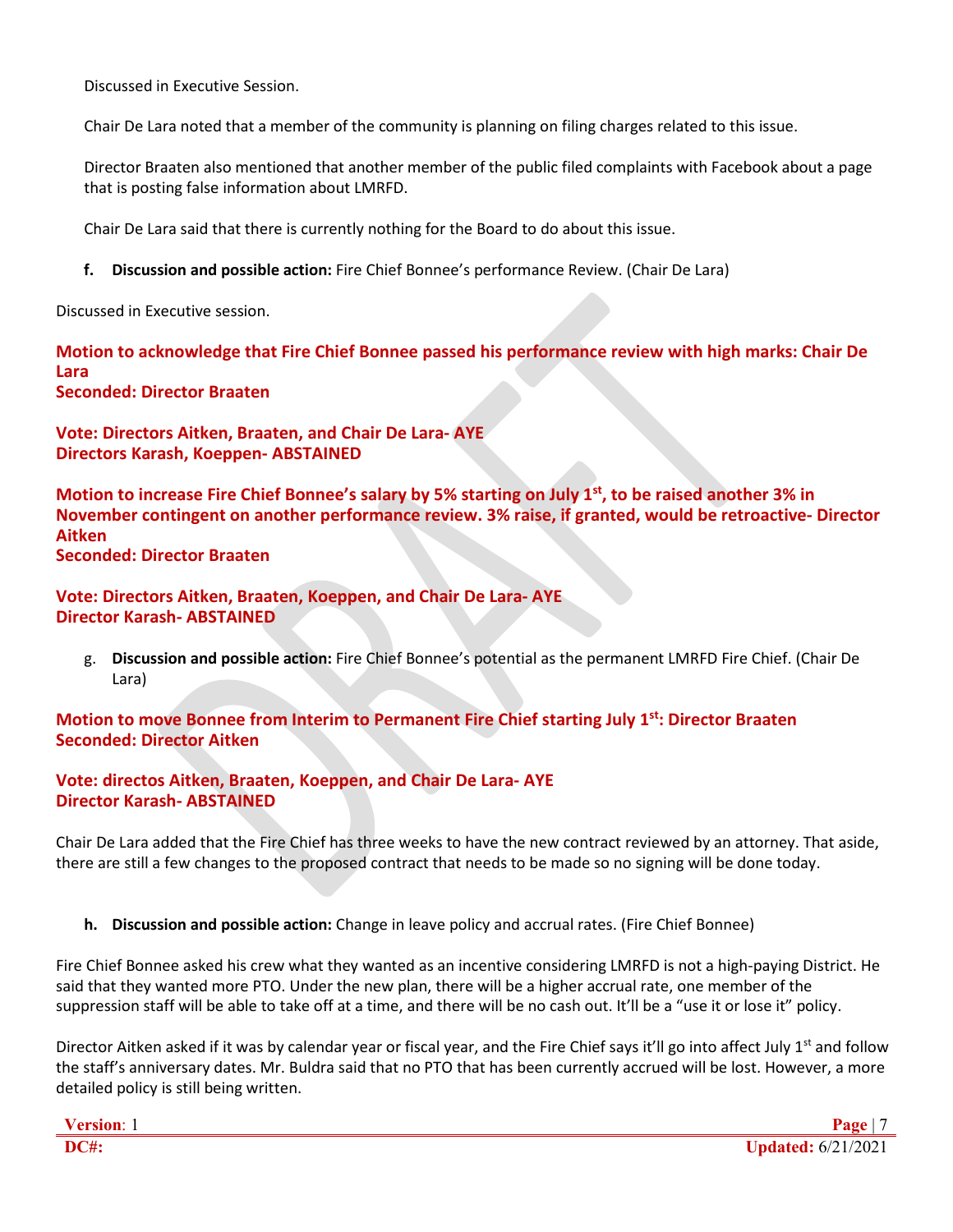Chair De Lara said that the Board will revisit this item when the new policy has been written.

# **Motion to table item until more information is available from James Vincent Group: Director Aitken Seconded: Director Koeppen**

# **Vote: Directors Aitken, Braaten, Karash, Koeppen, and Chair De Lara- AYE**

**i. Discussion and possible action:** Bulletin board at the Meadview Post Office. (Director Braaten)

Director Braaten said that there is currently no bulletin board outside of the post office in Meadview. Chair De Lara mentioned that she has no problem purchasing a small, locking board for LMRFD use.

Director Braaten said that the proposed site was next to the parking lot and that there was no town approval required.

Chair De Lara suggested that Director Braaten get a price and an agreement saying that the property owner is okay with LMRFD setting up a board.

10) CALL to the PUBLIC. (The Fire District Board is not permitted to discuss or take action on any item(s) that are *not on the Agenda that are raised in the call to the public. However, individual Board Members may be permitted to respond to criticism directed to them. Otherwise, the Board may direct that staff review the matter or that the matter be placed on a future agenda. The Fire District Board cannot discuss or take legal action on any issue raised during the Call to the Public due to restriction of the Opening Meeting Law).*

## **12) CONSIDERATION OF FUTURE AGENDA ITEMS.**

Specified tabled items will move to following month's Regular Meeting, unless noted otherwise and/or pending additional information.

# **Motion to close LMRFD Board Meeting at 1:30PM: Director Braaten Seconded: Director Aitken**

**Vote: Directors Aitken, Braaten, Karash, Koeppen, and Chair De Lara- AYE**

**13.) NEXT REGULAR BOARD MEETING DATE & LOCATION.** (Subject to change, notice/announcement will be posted via District Website, if any changes occur.) **07/15/2021 at 10:00 a.m.** at the **Dolan Springs Community Council, [16022 N Pierce Ferry Rd, Dolan Springs, AZ 86441](https://www.bing.com/local?lid=YN873x116727467&id=YN873x116727467&q=Dolan+Springs+Cmnty+Council&name=Dolan+Springs+Cmnty+Council&cp=35.590579986572266%7e-114.27348327636719&ppois=35.590579986572266_-114.27348327636719_Dolan+Springs+Cmnty+Council)***.*

MINUTES prepared by: Jennifer Gardner Date: 06/21/21

Pursuant to the Americans with Disabilities Act (ADA), the Lake Mohave Ranchos Fire District endeavors to ensure accessibility of all its programs, facilities and services to all persons with disabilities. If any disabled person needs an accommodation, please notify the Lake Mohave Ranchos Fire District at: (928) 767-*3300, prior to the scheduled meeting time.*

#### **LMRFD Official Posting Locations:**

Administration / St. 41 (16126 Pierce Ferry Rd Dolan Springs, AZ) Dolan Springs Chamber of Commerce (16154 Pierce Ferry Rd Dolan Springs, AZ)

St. 43 (30250 Stillwater Meadview, AZ) Meadview Post Office (250 Pueblo Dr, Meadview, AZ 86444) Meadview Civic Association (247 Meadview Blvd, Meadview, AZ 86444)